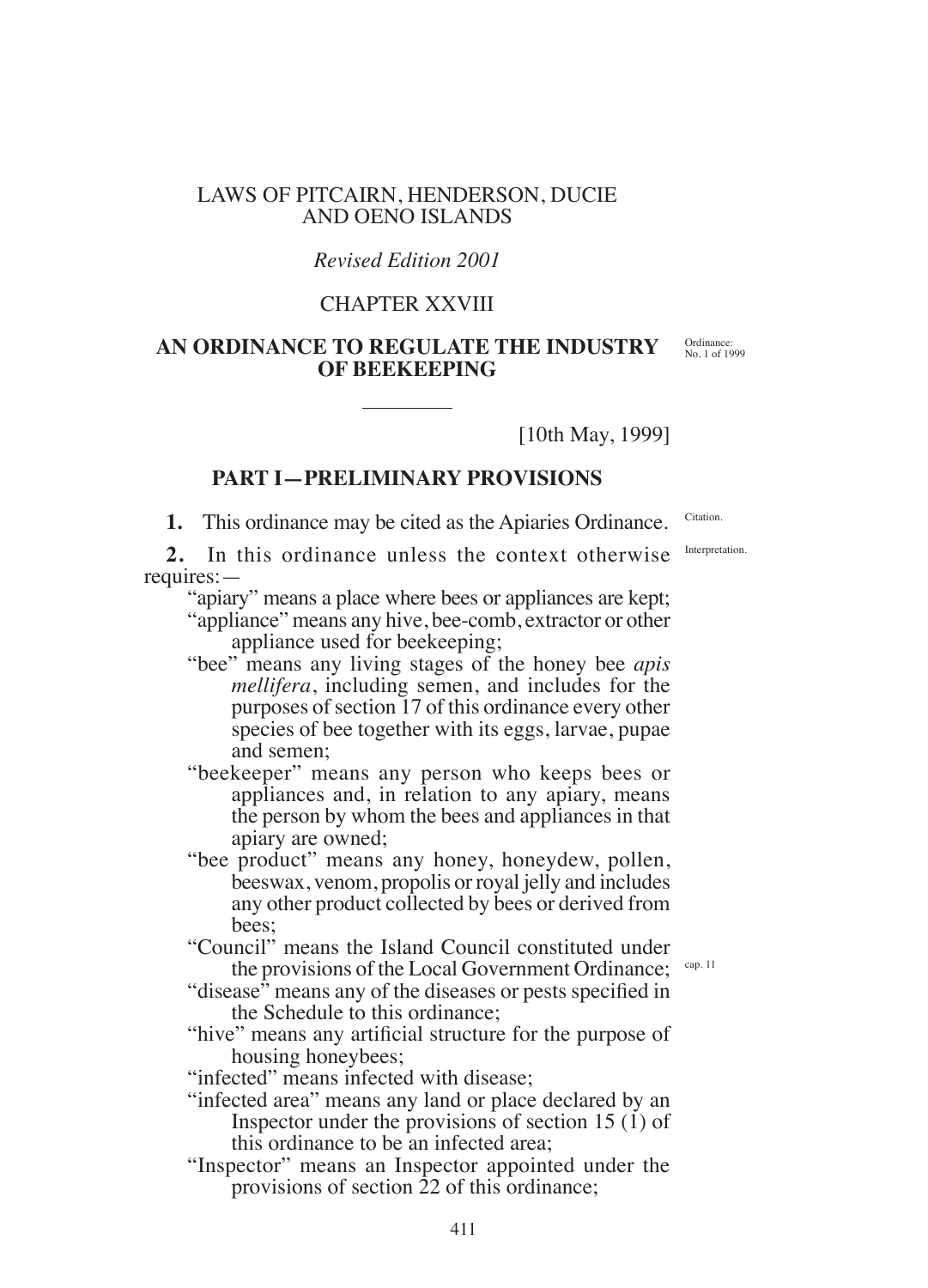"quarantine area" means any land or place declared by the Council pursuant to section 19 of this ordinance to be a quarantine ground.

Ordinance to bind the Crown.

Restrictions.

**3.** This ordinance shall bind the Crown.

#### **PART II—KEEPING OF BEES**

**4.**—(1) No person shall keep bees for a period of more than 28 days except in a registered apiary.

(2) No person shall move bees or appliances between Pitcairn Island, Henderson Island, Ducie Island and Oeno Island.

(3) No person shall sell, or offer for sale, any bee product produced in the Islands by bees not kept in a registered apiary.

**5.**—(1) The person responsible for quarantine in the Islands shall be *ex oficio* the Registrar of Apiaries for the purpose of this ordinance.

(2) An application for the registration of an apiary shall be made to the Registrar on a form provided by the Registrar for the purpose.

(3) Every application shall be referred for the approval of the Council which may make such enquiries in any case as it may see fit and may refuse its approval on the grounds of the public interest after hearing the applicant and any objectors.

(4) The Registrar shall keep a register of apiaries approved by the Council.

(5) The Registrar may, where it is appropriate to do so, insert, amend, correct, cancel or delete any entry in the register kept in accordance with subsection (4).

**6.**—(1) The Registrar shall allocate and notify an identification code to the beekeeper on the registration of an apiary.

(2) A beekeeper shall mark the code allocated to him or her under subsection (1) clearly and conspicuously on the outside of at least one hive within each apiary owned by him or her.

**7.**—(1) A person shall not keep bees except in a movable frame hive.

(2) If an Inspector inds that the bee combs in a hive containing the frames cannot be separately and readily removed from the hive for examination without cutting, the Inspector may direct the beekeeper to transfer the bees to another frame hive within a time specified by the Inspector in the direction.

(3) Where bees are kept or have become established in a hive other than a frame hive, an Inspector may—

Registration of apiaries.

Identification of apiaries.

Bees to be kept in frame hives.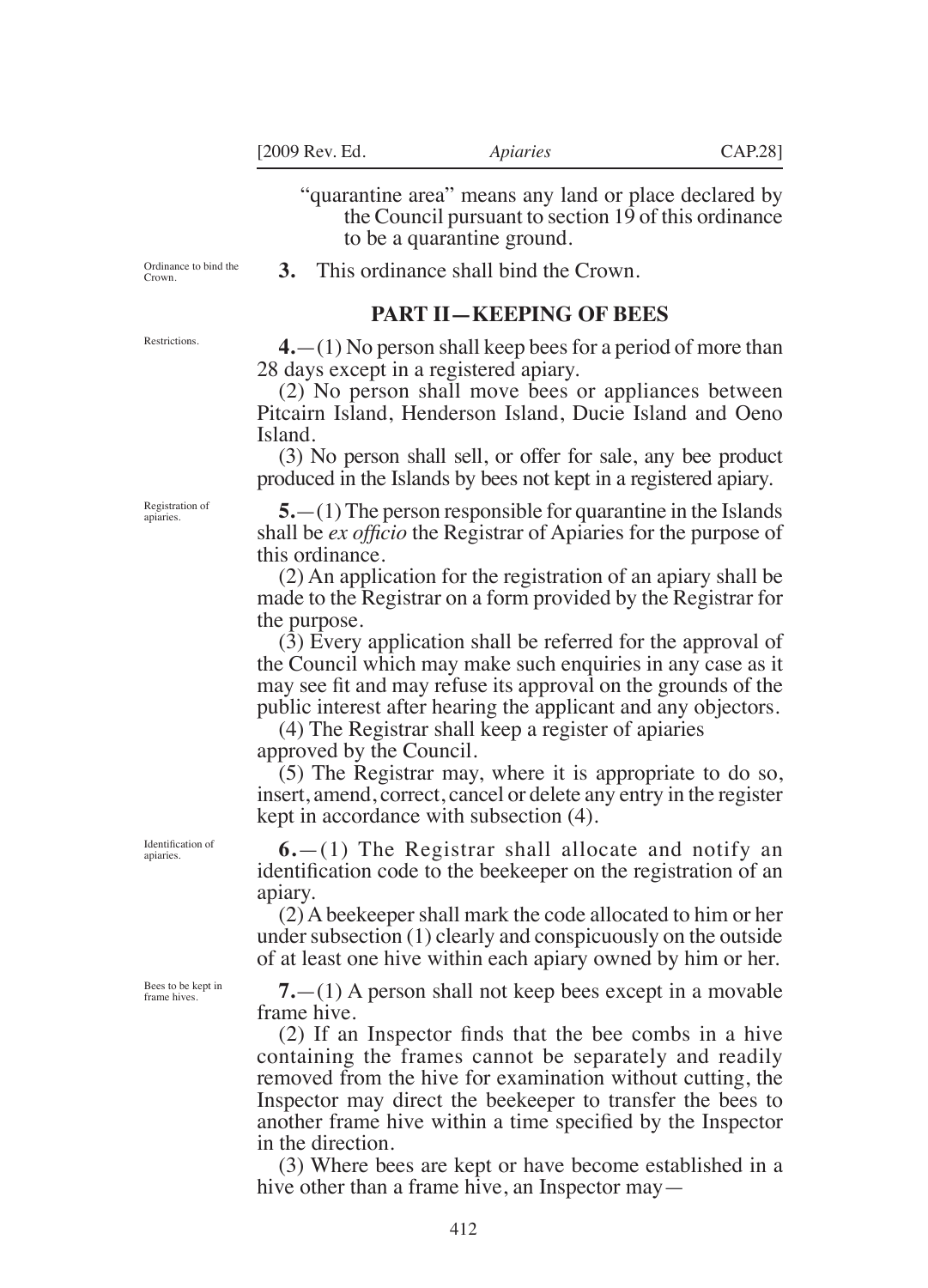- (a) direct the beekeeper, within a time specified by the Inspector, to transfer the bees, honey and bee combs contained in that hive to a frame hive; or
- (b) destroy the hive and the bees, honey and bee combs contained in it.

**8.**—(1) Every beekeeper shall keep the normal access to hives owned by him or her clear from obstructions so that they may be inspected by an Inspector.

(2) If a beekeeper fails to comply with subsection (1), an Inspector may direct the beekeeper to comply with that subsection within a specified time.

(3) If a beekeeper fails to comply with a direction given to him or her under subsection (2) within the time specified, an Inspector or a person authorised by the Inspector may, upon authorisation from the Council, enter on the land and carry out the work necessary to provide clear access to the hives.

**9.**—(1) If an inspector is satisfied on reasonable grounds that bees or hives have been abandoned or are being neglected, the Inspector may—

- (a) in the case of a registered apiary, direct the beekeeper to take, within a specified time, such measures as in the opinion of the Inspector are necessary to dispose of those bees or hives; or
- (b) in the case of an unregistered apiary, after informing the occupier of the premises on which the bees or hives are situated, upon authorisation from the Council enter the premises and destroy the bees and hives or remove them to a Government pound or quarantine area, as the case may require.

(2) Where, in the case of a registered apiary, the beekeeper

- (a) cannot be found or reached within a reasonable time; or
- (b) fails to comply with a direction given to him or her under subsection  $(1)(a)$  within the time specified in the direction,

an Inspector or a person authorised by the Inspector may, upon authorisation from the Council, enter the land upon which the bees and hives are situated and destroy the bees and hives or remove them to a Government pound or quarantine area, as the case may require.

**10.**—(1) If a bee colony becomes established other than in a hive, an Inspector may direct the owner or occupier of the land on which that colony has become established, upon authorisation from the Council,

(a) to destroy within a time specified by the Inspector

Access to hives.

Abandoned or neglected bees and beehives.

Bees established other than in hives.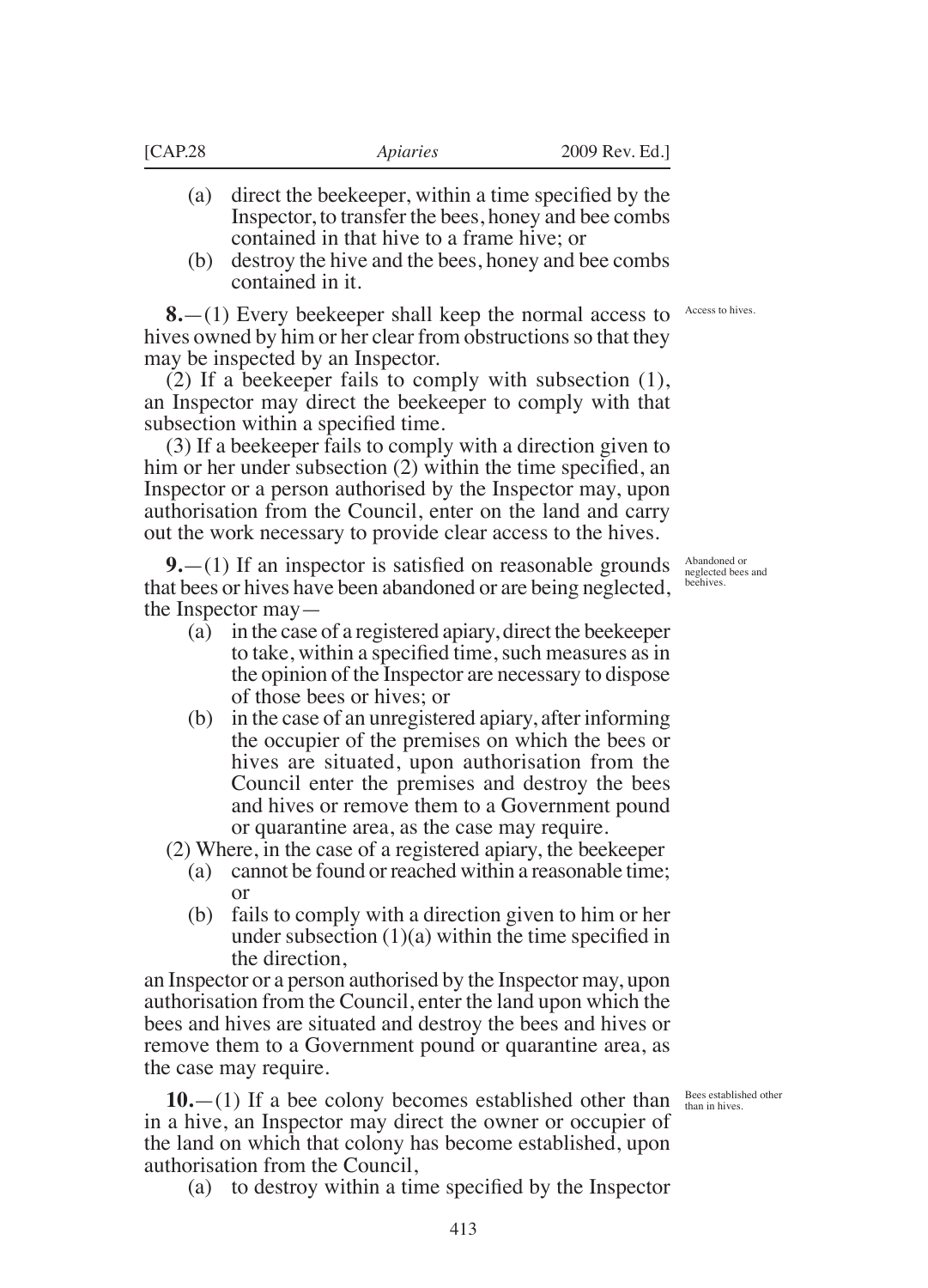and to the satisfaction of the Inspector the bees, honey and bee combs connected with the colony; or

(b) within a time specified by the Inspector to transfer the bees, honey and bee combs connected with the colony to a frame hive.

(2) If a person fails to comply with a direction given to him or her under subsection  $(1)$  within the specified time, the Inspector or person authorised by the Inspector may, upon authorisation from the Council, enter the land on which the bee colony is situated and destroy the bees, honey and bee combs connected with the colony.

#### **PART III—DISEASE CONTROL**

Beekeepers to notify presence of bee diseases.

**11.** Where a beekeeper finds or suspects any disease or pest specified as a notifiable disease listed in the Schedule to this ordinance, the beekeeper shall immediately advise an Inspector or the Council.

**12.**—(1) Where any bees, bee products or appliances on any land or premises are found by an Inspector to be infected with any disease specified in the Schedule to this ordinance, upon authorisation from the Council the Inspector may

- (a) direct the beekeeper within a specified time to destroy the bees, bee products or appliances or to take other control measures required by the Inspector; or
- (b) if the circumstances so demand, destroy or arrange for other oficers to destroy on behalf of the Inspector any diseased bees, bee products or appliances.

(2) Where any bees, bee products or appliances on any land or premises are, in the opinion of an Inspector, likely to become infected with any disease, the Inspector may, upon authorisation from the Council

- (a) instruct the Inspector to destroy the bees, bee products or appliances or take other specified measures; or
- (b) if the circumstances so demand, destroy or cause to be destroyed any bees, bee products or appliances which are infected.

(3) Where an Inspector destroys or causes to be destroyed any bees, bee products or appliances without having given prior notice to the beekeeper or owner of the land or premises, the Inspector shall, as soon as practicable, give notice to the beekeeper or occupier of the action taken by him or her.

Dealing in diseased bees etc.

**13.**—(1) No person shall expose honey or appliances taken

Diseased bees etc. to be destroyed or treated.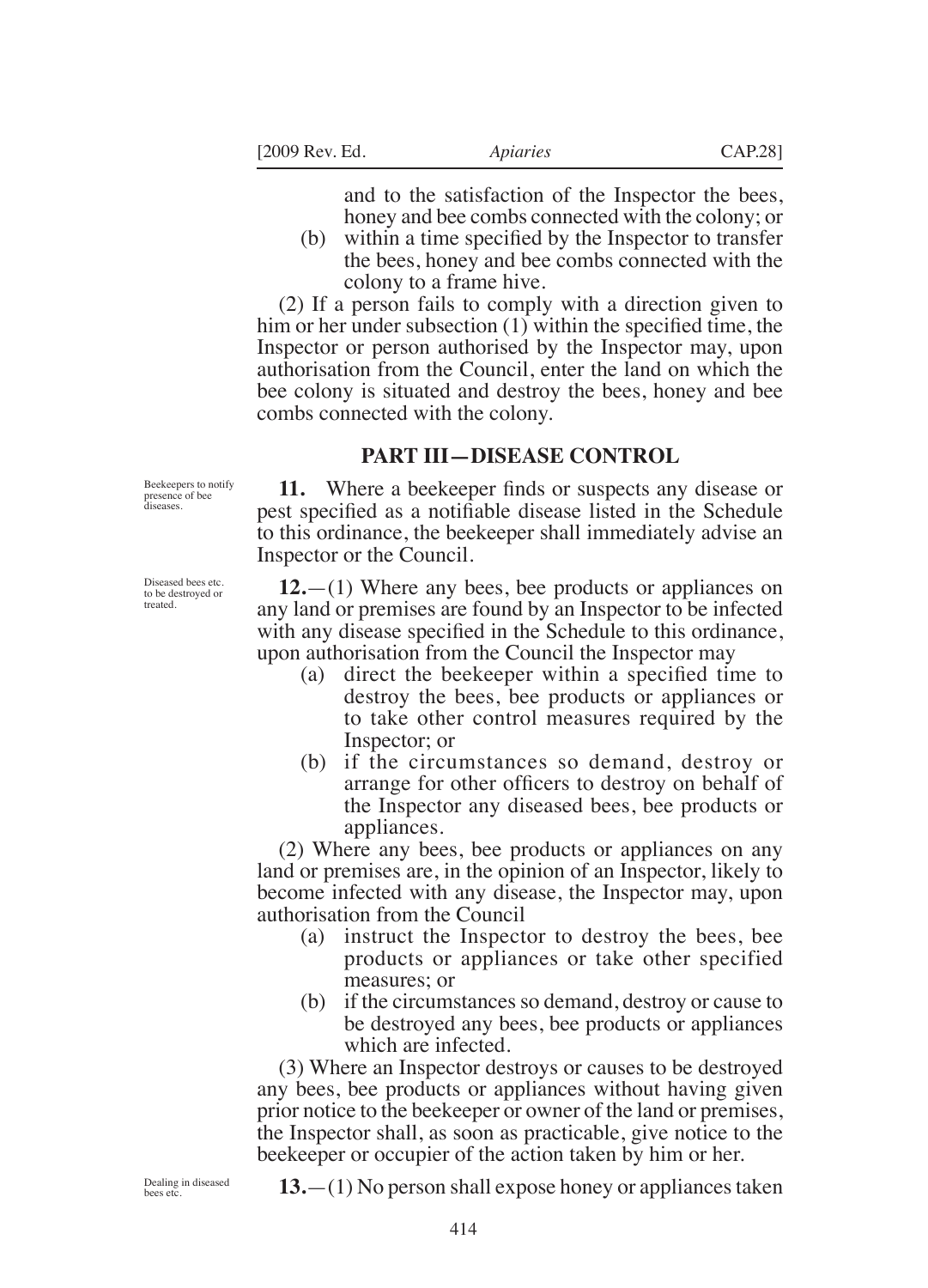from or used in conjunction with a hive infected with a disease in a manner which could allow access thereto by bees until those materials have been sterilised to the satisfaction of an Inspector.

(2) No person shall

- (a) sell, barter, lend or give to another person; or
- (b) remove from the place in which they are for the time being situated,

any bees or appliances infected with disease or any appliances or honey from an apiary in which a disease has been found except with the written consent of an Inspector and subject to any conditions and in such manner as specified therein.

**14.**—(1) No person shall use any drug, substance or mixture  $\frac{Probibition of use of}{drugs etc.}$ of substances for the prevention or treatment of a disease in bees other than a drug, substance or mixture of substances approved for that purpose by the Council.

(2) The approval of the Council in respect of any drug, substance or mixture of substances under subsection (1) may be given

- (a) subject to conditions; and
- (b) in respect of the prevention of a disease specified in the notice.

(3) If an Inspector, after inspecting an apiary, reasonably believes that a drug, substance or mixture of substances other than a drug, substance or mixture of substances approved for the purpose under subsection (1), has been used for the prevention or treatment of a disease, the Inspector may, by written notice to the beekeeper, prohibit or restrict the sale, transfer or loan of bees or appliance or their removal from the apiary, until an investigation relating to the procurement, analysis and certification of samples has been carried out. Any such notice will be countersigned by a representative of the Council.

Infected areas etc.

**15.**—(1) Where any bees, bee product or appliances in an apiary are found to be infected with any disease, an Inspector may declare the apiary and any nominated surrounding area to be an infected area for such period of time as the Inspector sees fit.

(2) Every declaration made under this section with respect to apiaries or land shall be made in writing to the beekeeper and the landowner.

(3) The Inspector shall notify the Council of any infected area so declared immediately.

(4) Except with the permission of an Inspector, no person shall move bees, bee products or appliances through, into or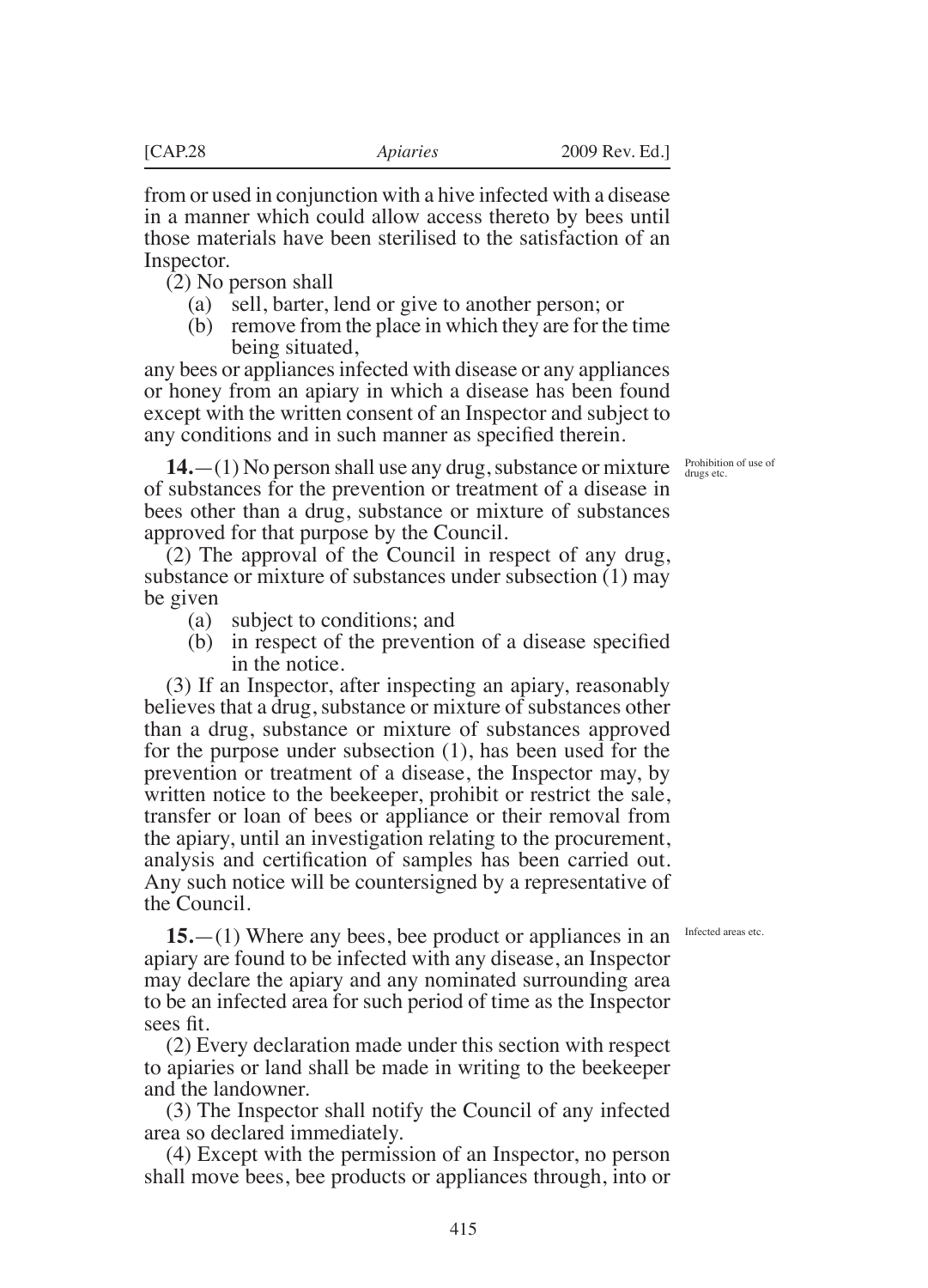out of the infected area.

(5) Permission under subsection (4) may be given subject to conditions.

# **PART IV—IMPORTATION OF BEES, BEE PRODUCTS AND APPLIANCES**

**16.** The Council may appoint ports or airports for the importation of bees, bee products and appliances by notice published on the Public Notice Board.

**17.**—(1) No person shall introduce into the Islands any bee, bee product or appliance or substance containing a bee product unless that person has a permit in writing from the Council and subject to such conditions, if any, as may be specified on the permit.

(2) The Council may, in its discretion, grant or refuse any permit applied for under this section.

**18.**—(1) Any bees, bee products or bee appliances brought or attempted to be brought into the Islands contrary to section 17 of this ordinance may, together with packaging material, be seized by an Inspector and reshipped, destroyed, disinfected, taken to a quarantine area or dealt with in such other manner as the Inspector sees fit.

(2) The Inspector shall forward a written report of every such contravention and the remedy adopted to the Council without delay.

**19.**—(1) The Council may, by notice published on the Public Notice Board, define or approve any land in the Islands as a quarantine area for the detention of diseased or abandoned hives, imported bees, bee products or used bee appliances and may in like manner amend or terminate any such quarantine area.

(2) The Council may from time to time give directions as to the control of quarantine areas and the treatment or destruction of bees or appliances while in quarantine and may specify the time during which bees or appliances introduced or intended to be introduced into the Islands shall remain in quarantine.

**20.** It shall be the duty of the Police Oficer and all persons responsible for incoming mail and goods to assist in carrying out the provisions of sections 17 and 18 of this ordinance and to prevent the importation into the Islands of any bees, bee products and appliances contrary to this ordinance.

Dispatch of bees, etc. to the Islands.

Duty of Police Oficer

etc.

**21.** Any person who receives any bees or appliances

Restriction on *importation* 

Importation.

Seizure of unauthorised imports.

Quarantine areas.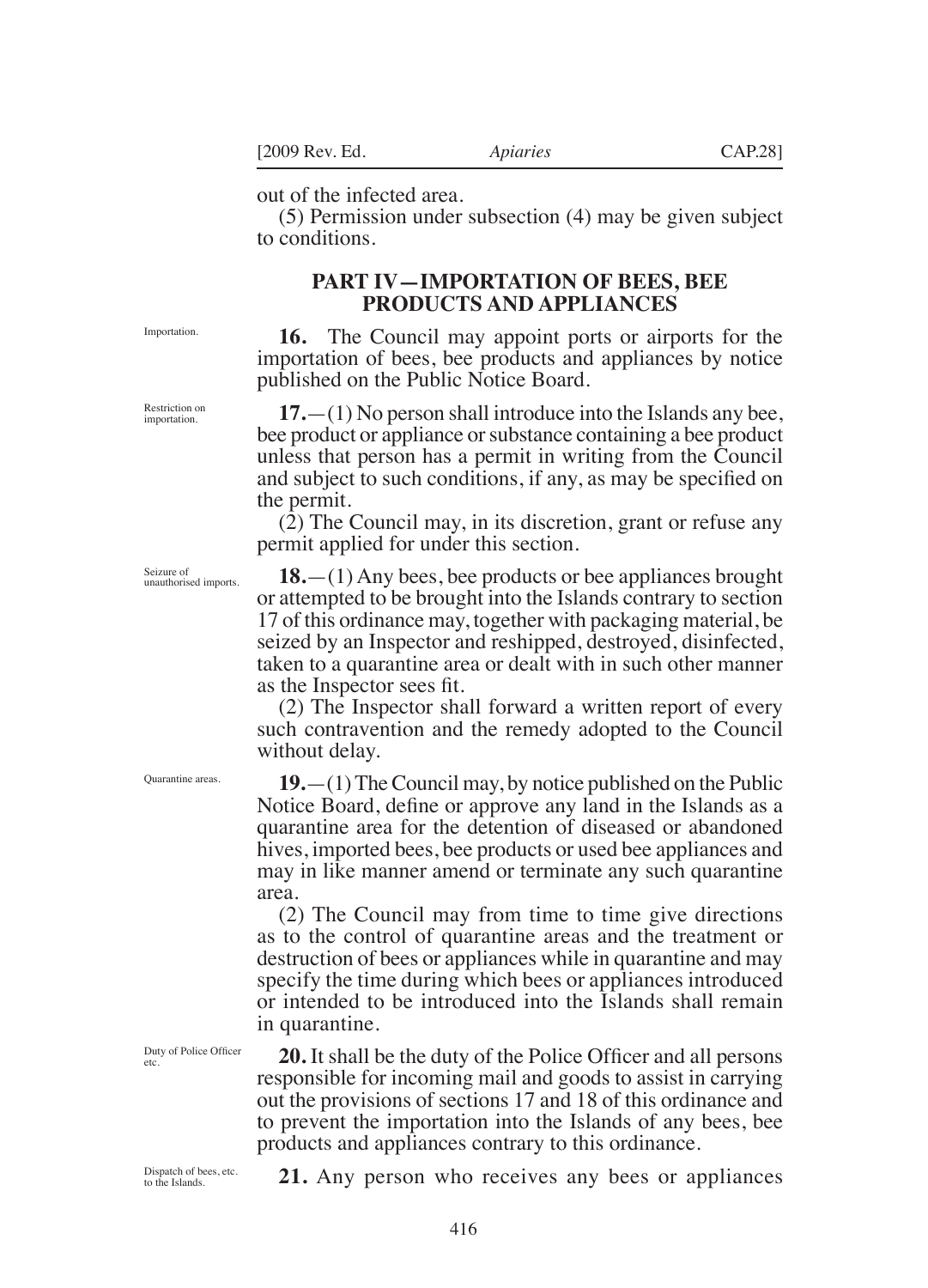from beyond the Islands without the consent of the Council having been given before their dispatch to the Islands shall immediately notify an Inspector and carry out to the satisfaction of the Inspector such directions as he or she may give as to the destruction, disposal or treatment of the bees, bee products or appliances.

### **PART V—MISCELLANEOUS PROVISIONS**

**22.** There shall be appointed by the Council from time to time such Inspectors as may be necessary for the purposes of this ordinance.

**23.** Every Inspector shall have power, on producing (if so required) due evidence of his or her appointment or authorisation, to enter at all reasonable times on any land, premises or conveyance or on board any vessel or aircraft for the purpose of carrying out the duties and functions imposed on him or her by this ordinance:

Provided that an Inspector shall not enter into any dwelling house pursuant to this section.

**24.** Every person commits an offence who—

- (a) directly or indirectly obstructs, hinders, threatens or assaults any Inspector in the lawful performance of his or her duty under this ordinance; or
- (b) fails or neglects to obey any lawful and reasonable direction of an Inspector or intentionally withholds any relevant information lawfully requested by an Inspector.

**25.** No person shall be entitled to compensation for anything lawfully done under the provisions of this ordinance.

**26.**—(1) Where an Inspector or a person authorised by an Inspector—

- (a) destroys or removes bees or appliances under sections  $7(3)(b)$ ,  $9(1)(b)$ ,  $9(2)$ ,  $10(2)$  or  $18(1)$ ;
- (b) clears access to a hive under section 8(3); or

(c) carries out an investigation under section 14(3) the cost incurred in that removal, clearing or investigation shall be a debt due from the beekeeper to the Council and may be sued for in a court of competent jurisdiction or recovered by sale of the impounded bees or appliances.

**27.** Every person who—

(a) keeps bees or sells or offers for sale bees or bee products or moves bees and appliances between the Islands contrary to section 4;

Inspectors.

Powers of Inspectors.

Obstruction of Inspector.

No entitlement to compensation.

Recovery of costs.

**Offences**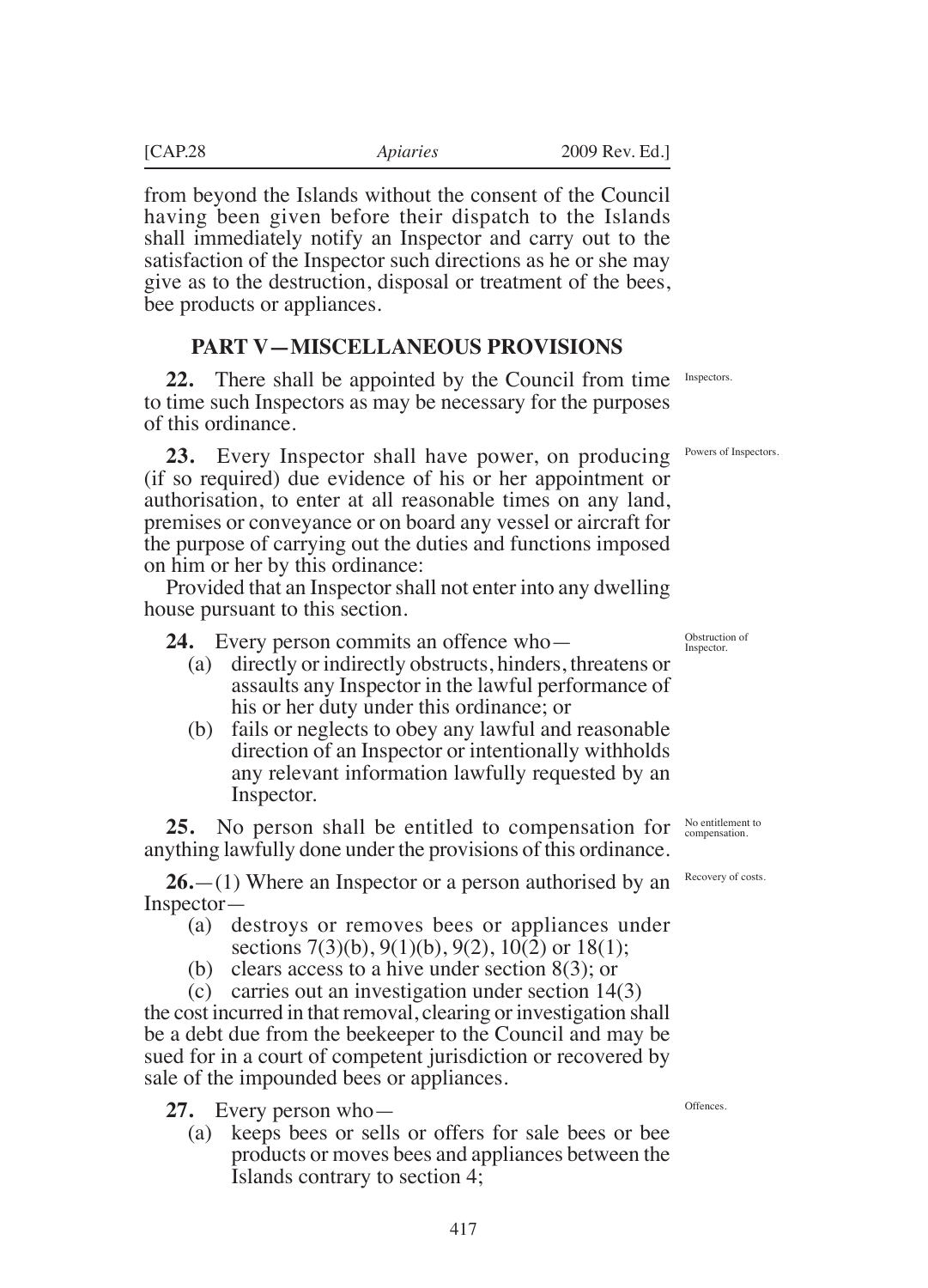- (b) fails to mark a code in accordance with section 6(2);
- (c) keeps bees other than in a movable frame hive as required by section 7(1);
- (d) fails to comply with a direction given to him or her under sections  $7(2)$ ,  $7(3)(a)$ ,  $8(2)$ ,  $9(1)(a)$  or  $10(1)$ within the time specified in the direction;
- (e) fails to keep access to the hives free from obstruction as required by section 8(1);
- (f) fails to notify serious bee diseases immediately in accordance with section 11;
- (g) exposes honey or appliances contrary to section 13(1);
- (h) sells, barters, lends, gives or removes bees, appliances or honey contrary to section 13(2);
- (i) uses a drug, substance or mixture of substances contrary to section 14(1);
- (j) fails to comply with a condition imposed under section  $14(2)$ ;
- (k) fails to comply with a notice given to him or her under section 14(3);
- (1) moves bees or appliances contrary to section 15(4);
- (m) fails to comply with a condition imposed under section  $15(5)$ ;
- (n) imports bees, bee products or appliances without a permit, contrary to section  $17(1)$ ;
- (o) receives or is in possession of any bees, bee products or appliances knowing them to have been introduced into the Islands without a permit or in breach of any condition specified on the permit contrary to section  $17(1)$ :
- (p) obstructs or hinders a person authorised by an Inspector to carry out a function under this ordinance contrary to section 24;

is guilty of an offence and is liable on conviction to a fine not exceeding \$250.00.

**28.** The Governor may from time to time make regulations for the implementation of this ordinance and in particular but without prejudice to the generality of the foregoing power, for all or any of the following purposes

- (a) providing for the inspection, grading, packing, marking, stamping, branding, labelling, analysis and certification as being fit for the purposes prescribed of honey and bee products and, where appropriate, of bees or appliances;
- (b) regulating the export of honey, bee products, appliances and bees and for this purpose authorising

Regulations.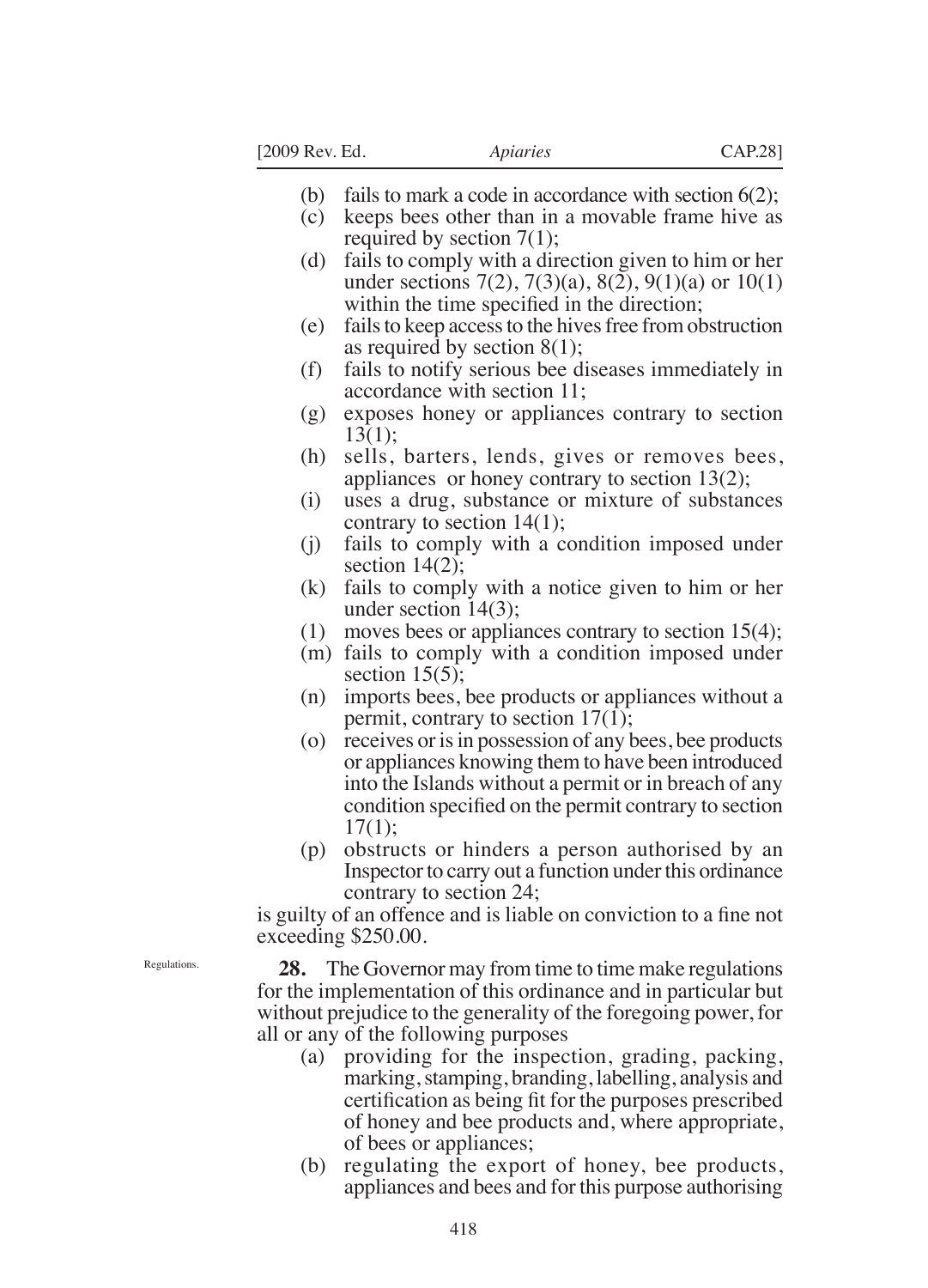the Council

- (i) to prohibit the export of any honey or bee product or appliance or bee unless it complies with any standard required in relation to the country to which these products are being exported and is certified accordingly;
- (ii) to make available to exporters a copy of standards to which any honey or bee product or bee or appliance must comply before a certificate of its suitability for export may be issued;
- (c) exempting any honey or bee product or appliance or bee from the requirements of any regulation made under this section;
- (d) prescribing the fees to be paid in connection with oficial services rendered under this ordinance;
- (e) prescribing forms required under this ordinance or authorising the Council to provide such forms;
- (f) prescribing offences under any such regulations and prescribing fines for any breach thereof;
- $(g)$  making additions or deletions to the list of notifiable diseases set out in the Schedule to this ordinance;
- (h) providing for such matters as are necessary for giving full effect to the provisions of this ordinance and for its due administration.